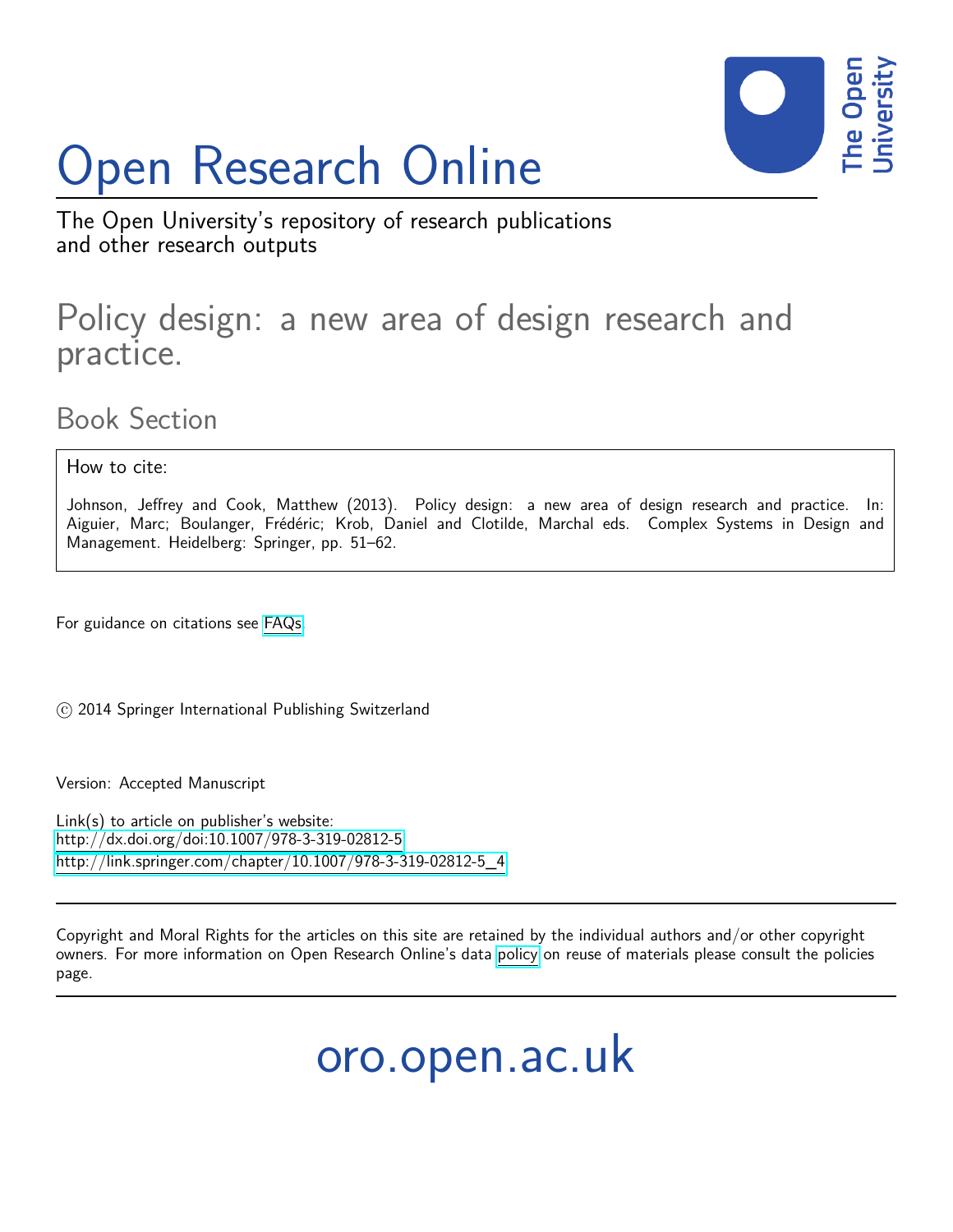To appear: M. Aiguier et al. (eds.), *Complex Systems Design & Management 2013*, 51 DOI: 10.1007/978-3-319-02812-5\_4, Springer International Publishing, Switzerland, 2014

### **Policy Design: a new area of design research and practice.**

**Jeffrey Johnson and Matthew Cook** 

Design-Complexity Group The Open University jeff.johnson@open.ac.uk

**Abstract** Policy design is a new area of inquiry that takes the methods and traditions of design into the world of social, economic and environmental policy. Even though they may not know it, policy makers are designing future worlds and implementing these designs in the hope of realising their visions of the future. However, the methods of design are different to the methods generally used in the formation and execution of policy. In design requirements coevolve with the generation and evaluation of new systems. In policy some requirements may be ideologically fixed and pre-empt good overall solutions. Assuming that policy design is indeed an important new area of design there are implications and opportunities for the design community. Since most policy makers have little formal knowledge of design, in the short term designers must engage in policy if policyas-design is to be formulated in a designerly way. At the same time there is a need to educate policy makers in the theory and practice of design. The combination of research, applications, computer aided policy design, and design education in policy design creates great opportunities for the design community. When policy makers address their policy design task as designers, we can expect better policies with better outcomes

#### **1. Introduction**

At its most extreme design is the creation of new things from nothing, from a blank sheet of paper to a blueprint; from a blueprint to a working system and its maintenance. Thus design has three phases: (i) establishing requirements, and the generation, evaluation and selection of hypothetical systems to satisfy those requirements; (ii) implementation of a selected design as a real system; and (iii) maintenance of designed systems into the future. Each of these phases is characterised by interacting cycles of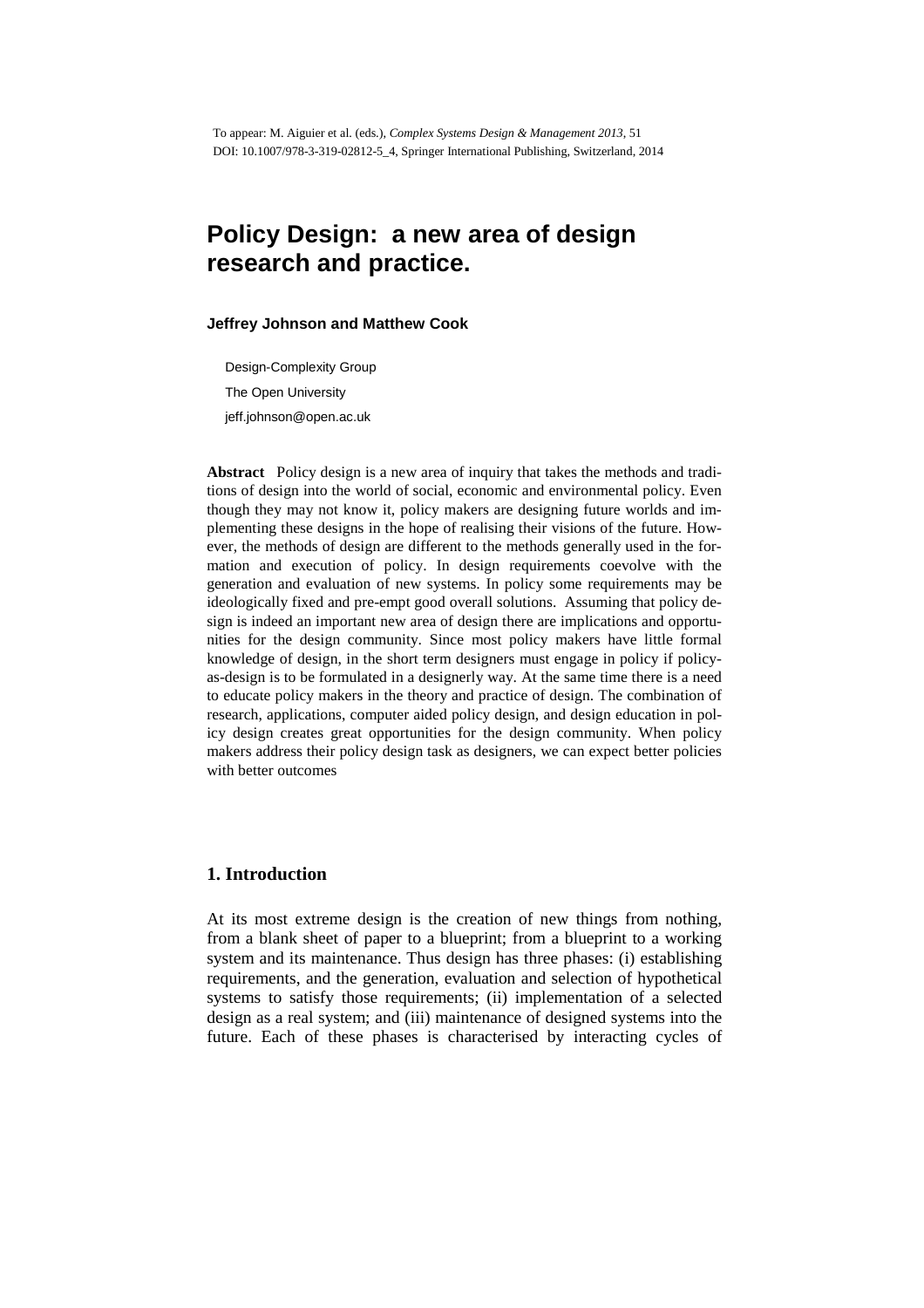activity that can make them complicated and unpredictable, requiring human judgment and decisions.

Design has many dimensions that can make it complex (Alexiou *et al*, 2010). Many designed systems are themselves complex, as exemplified by cities, the internet, and the financial instruments that recently destabilised the world economy. The environment of design is complex, where this includes markets, fashion, regulation, standards, and dealing with clients who do not know what they want or what is possible. Design processes are complex where these include manufacturing or construction, supply chains, and managing the transition from blueprint to working system. Finally, design itself is a complex cognitive social process.

Designers manage this complexity extraordinarily well. Although design is often taught within particular application domains such as textiles, architecture, urban planning, electronic engineering, mechanical and electrical engineering the process of design is the same for them all.

We live in a world replete with designed objects and systems. Most of the time we are surrounded by many thousands of objects, each of which has been designed. These include buildings and the rooms we occupy, the furniture in them, the clothes we wear, the documents we read, the many small personal objects such as watches and mobile phones, and so on. The *clipboard challenge* of design involves asking someone to write down as many different designed objects that they can see. Try it yourself now. You will stop long before you have written down all of them because there are too many. Almost all these objects will have been created by professional designers, and their existence and success is due to the application of design methods.

Our thesis is that, although it not usually considered to be so, *policy* is a design domain and those making policy would benefit from education and training on the nature of design and the practicalities of implementation. In other words there is need to recognise a new discipline of *policy design*. This is argued by considering models of design in Section 2. Although there are many variants, for all but the simplest systems it can be argued that design *always* involves identifying requirements for new systems, *always* involves a cycle of generation and evaluation of possible new systems, and *always* involves revisiting the requirements as the system being designed becomes better understood during the process. As explained in Section 3, changing the requirements underlies a coevolution between what designers think is wanted and what designers think is possible. In this context Section 4 introduces policy and gives the example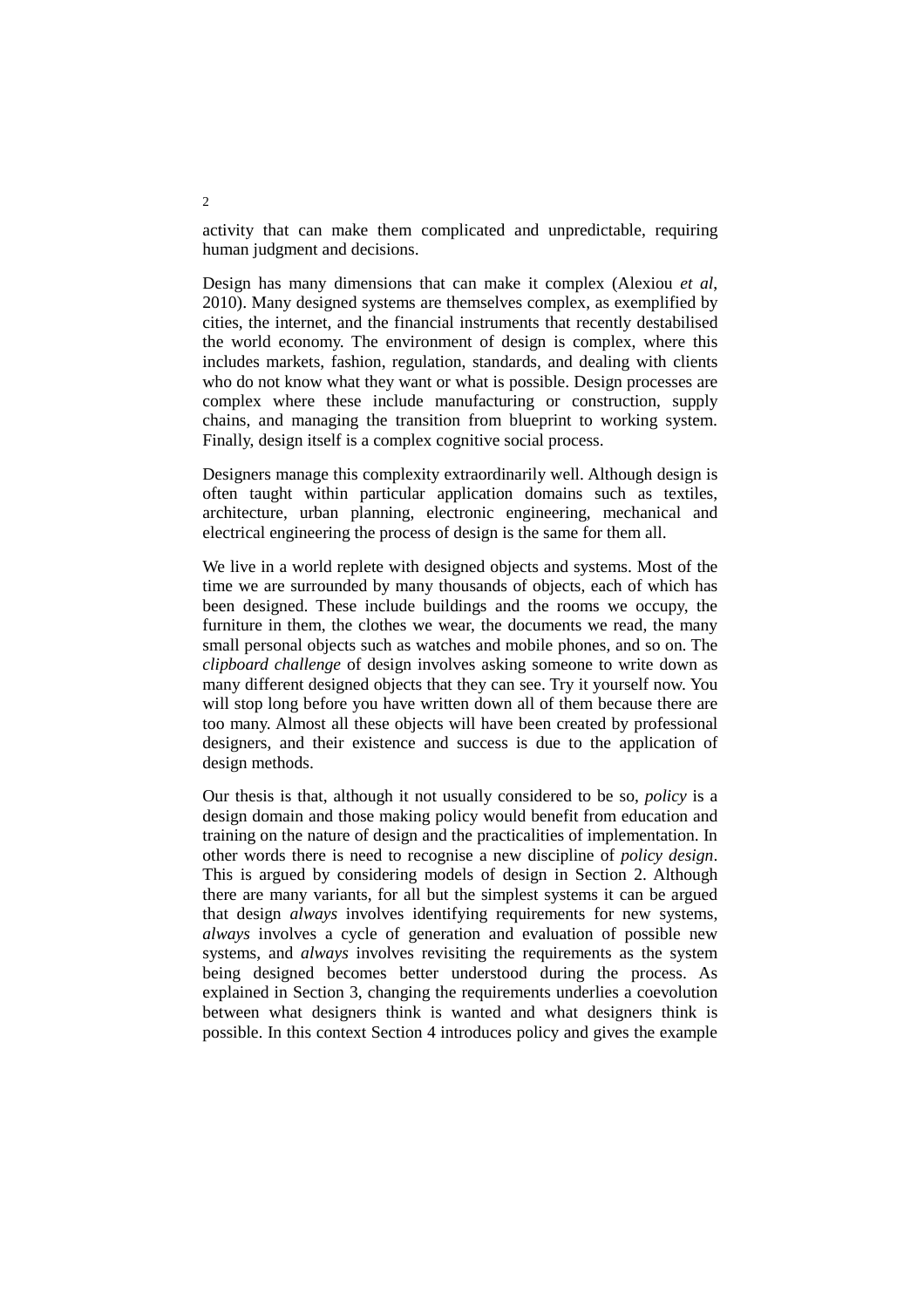of designing policy to care for an aging population. Section 5 considers the relationship between design, policy and politics where there are clear differences and similarities between the problem-solution coevolution process of design and of policy formulation, *e.g.* a difference being possible resistance to reformulating policy requirements when this clashes with ideology. Section 6 suggests that that there will be a new Computer Aided Policy Design in the context of *policy* informatics. Section 7 takes a didactic approach to our proposition that policy is a new area of design research and practice, and presents a formal argument in favour. Section 8 gives our conclusions, which include the need for designers to engage in policy, and that great opportunities will be created by the new field of policy design.

#### **2. Models of design**

Although there are many variants (see for example Cross, 1985), the simplest model of design involves the identification of *needs* or *requirements*, and the *generation* and *evaluation* of alternative ways of satisfying those requirements. Usually there are many dimensions for judging designs, with no overall optimum for them all. This requires the design problem to be *satisficed* by suboptimum trade-offs between the judgment criteria (Simon, 1969). These could include, for example, the processes available to make the object, costs, physical feasibility, social dimensions, and so on.

Many designed systems are hierarchical, conceived as collections of subsystems that work together to make the whole. For example, a jacket has a front, back, sleeves, buttons, while an aeroplane has mechanical, electrical, computer, seating, and many other subsystems.

In this context the design process involves an abstract concept of 'the new object or system' at the highest level of representation, and more tangible component objects existing at lower levels of representation. In the simplest case the designer devises new ways of combining pre-existing components to make new artefacts. More generally, all the parts required to design a system do not exist *a priori* and some have to be designed as subsystems. The specification for these subsystems comes from abstractions at higher levels and implicit or explicit hypotheses that "if a new component existed with a given specification, then when assembled with existing components in the way specified by the designer, the whole will have the desired emergent behaviours". Such hypotheses are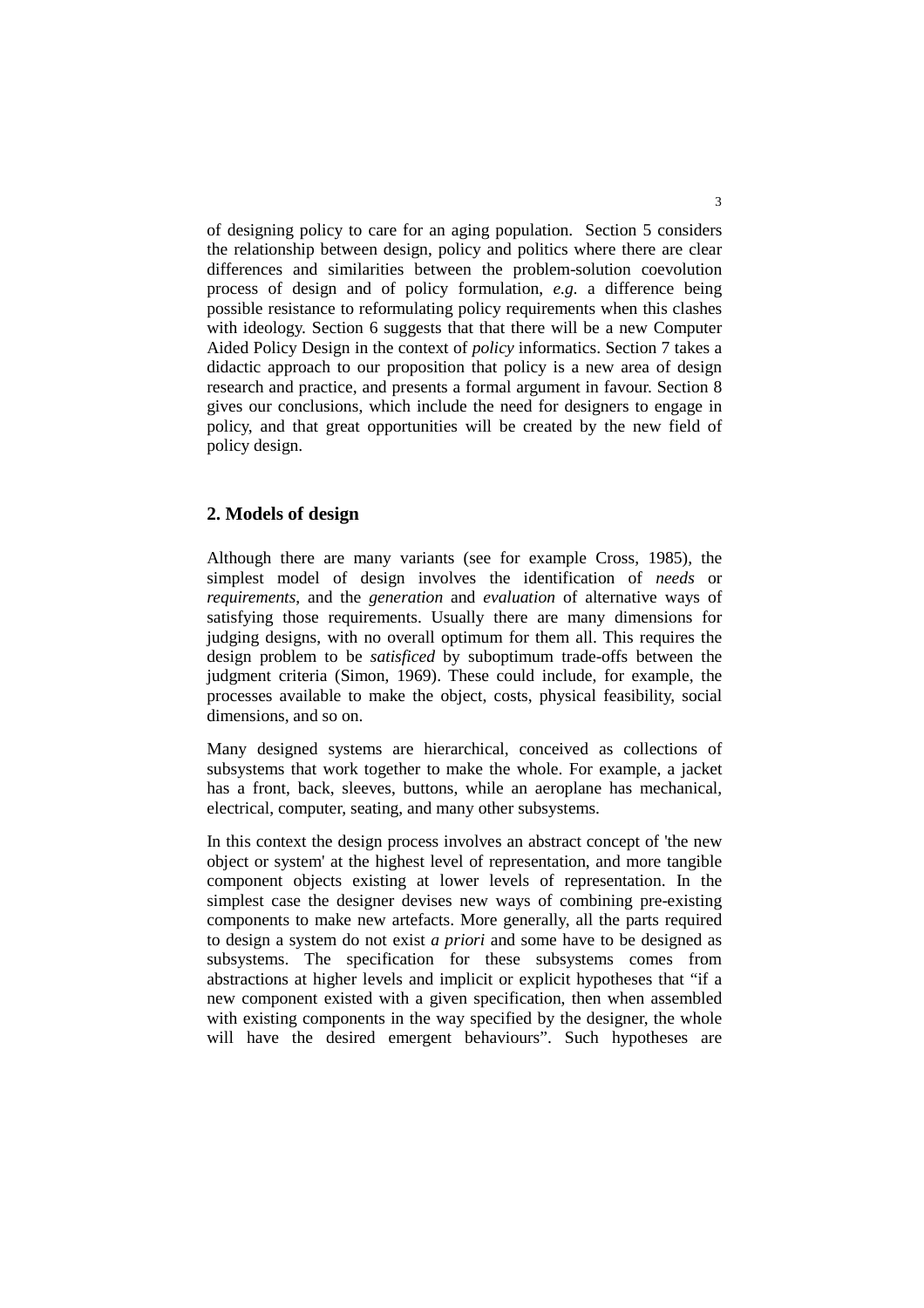effectively *predictions* or *forecasts.* In engineering such predictions are based on scientific principles and numerical calculation. In systems such as fashion predictions of fabric movement dynamics or market success of are made on the basis of more qualitative principles and calculations.

When the design process begins for a completely new object or system there are many uncertainties and unknowns. Design involves making explicit what was previously implicit as the system being designed becomes better formulated and understood. Sometimes this involves accumulating existing knowledge and sometimes it involves creating new knowledge relevant to the project in hand. For example, a candidate design may involve using materials in a way never tried before, and this may involve laboratory tests. Similarly, a candidate design may assume unknown user preferences that require empirical user research.

Seen this way, the generate-evaluate-generate cycle can be viewed as a helix through time, with each generate-evaluate iteration contributing new knowledge on which to base subsequent iterations.

The design of multilevel systems is characterised by the top-down questions of "what might be the conceptual system components, how might they fit together and what might be the emergent behaviour of the system" and the bottom-up question "if these tangible components are assembled in a given way will the new whole have the behaviour hypothesised top-down?" At some stage in the design process the abstract components hypothesised top down meet the tangible subsystems formed bottom up, and the higher level abstractions are instantiated. The result is a fully instantiated description of the new system, or blueprint.

During this top-down bottom-up design process assumptions are often made that turn out to be incorrect as the designer learns more about what they are designing, and the evaluation stage may reject an evolving design. This has costs for the unproductive work done, and to avoid them designers try to identify flawed assumptions as early as possible.

#### **3. The coevolution between what designers think is wanted and what designers think is possible.**

Design involves a form of problem-solving that is different from problemsolving in other areas. Very often the stated requirements for a new artefact or system are over-constrained with no solution or under-constrained with too many solutions. For example, the requirements for a new town house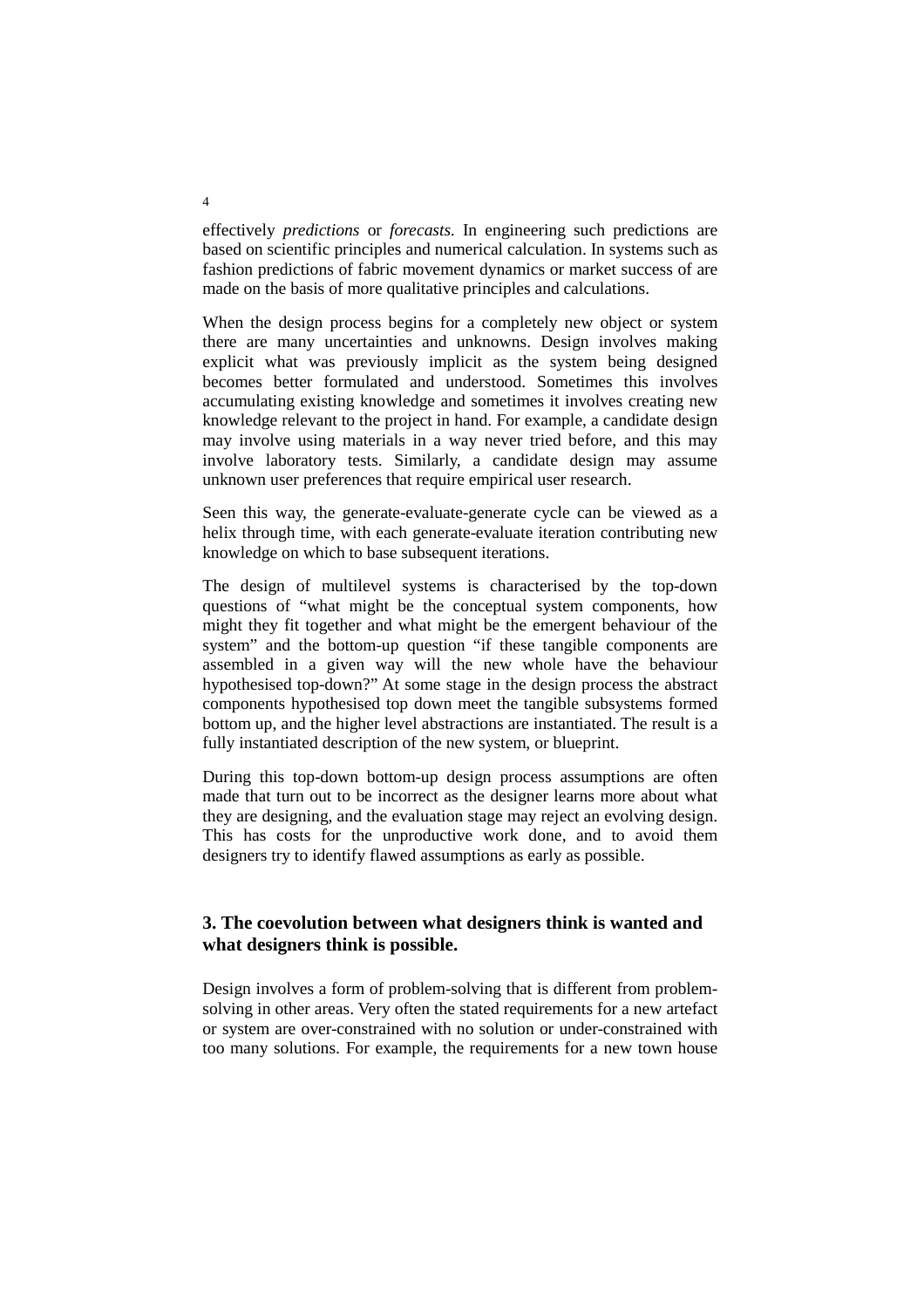of having four bedrooms and costing less than  $\epsilon$ 100000 cannot be satisfied in most cities, while the requirements of having two bedrooms and costing less than  $\epsilon$ 1,000,000 has too many options.

In most design projects the requirements are periodically revisited. Some requirements may be found to impose such severe constraints that a design cannot be found that satisfices them in an acceptable way, and one or more requirement must be relaxed or abandoned. But this changes the design problem, which means that design is not just the search for a solution to a given problem, but is also the search for a problem that has an acceptable solution. In other words, design is a process in which the requirements *coevolve* with the generation of possible ways of satisficing those requirements. Design is the coevolution between what the designer thinks is wanted and what the designer thinks is possible.

#### **4. Policy Design**

Policy involves creating a vision of the future and taking actions to make it into a reality. In this sense, policy *is designing the future*. More precisely, policy involves imagining new social, economic and environmental structures to make the world as it *ought* to be (Simon, 1969).

In democracies the *requirements* of the population are decided by political processes that give elected politicians the mandate and the money to make changes. Typically the requirements include social provision such as housing, employment, health and education and the way these *ought* to be depends on the values of the ruling politicians and their electorates.

City planning gives an example of policy-as-design for the built environment (Cook *et al*, 2013). Cities are systems that are constantly being designed but are never finished. The same applies to the social and economic systems that must function within this infrastructure.

As an example, consider social policies addressing the problem of caring for an ageing population in England: "For the first time, there are more people aged over 60 than children under 16 in the UK. ... The shift in proportion, composition and attitudes of the older age group has profound implications for public services. … Those whose health has begun to fail also deserve to enjoy life as fully as possible and we need to find new ways to support them. … but the response of public services is often limited. … focused on a narrow range of intensive services that support the most vulnerable in times of crisis. … We need a fundamental shift in the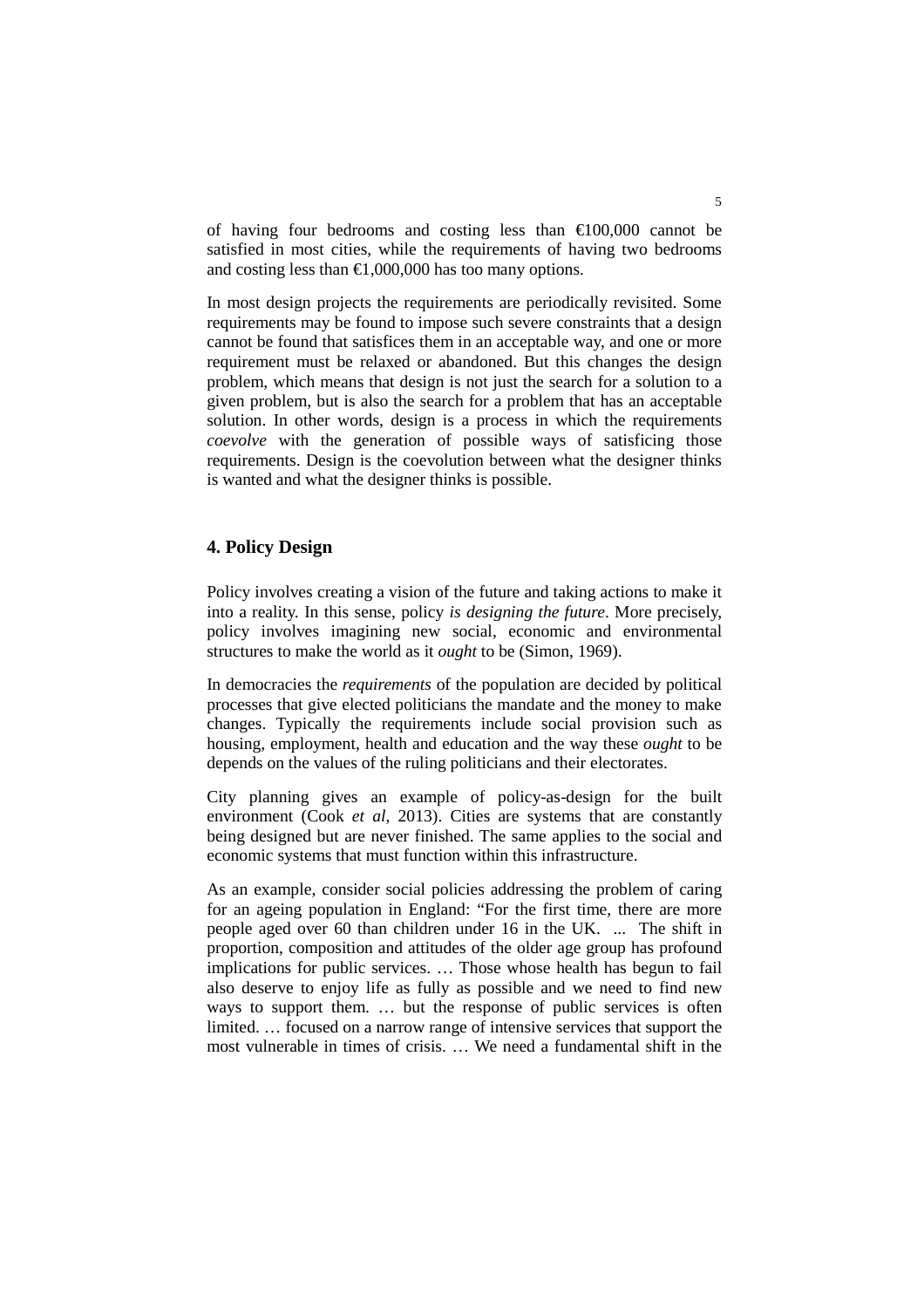way we think about older people, from dependency and deficit towards independence and well-being. … Interdependence is a central component of older people's well-being; to contribute to the life of the community and for that contribution to be valued and recognised. … The challenge to respond to the needs and aspirations of a large and growing section of our community is not a marginal one. Much is straightforward and expectations are unexceptional. It is therefore all the more surprising that comprehensive, systematic approaches to older people are still relatively rare. In future, local councils and their partners should expect to be judged on their ability to build communities that support older people to live active, fulfilling lives." (UK Audit Commission, 2004).

The British concept of 'Care in the community' has a long history: "The 1989 community care White Paper marked a watershed in social work for adults in the UK. Its full title—Caring for People: Community Care in the Next Decade and Beyond (Department of Health, 1989)—signified the intention to set the direction of policy for many years. That this was ideologically driven is undisputed: the then Conservative government was determined to introduce the market into public services and the expanding world of social care seemed ripe for marketization. ... Nevertheless, there was broad agreement that significant change was needed. A series of policy reports throughout the 1970s and 1980s had pointed to failures in key aspects of the delivery of health and social care, and the escalating costs of residential and nursing home care were blamed for a soaring Social Security budget. … Further change, ushered in by the 'new' Labour government from 1997 onwards, did not reverse the processes of the market economy of welfare but rather changed the message about what represented quality in service provision and the best ways to achieve this. The argument was that 'modernization'—in the shape of user-centred, 'joined-up' services—was needed if the system was to be 'fit for purpose' to meet the health and social care needs of the twenty-first century (Department of Health, 1998)." (Holloway and Lymbery, 2007).

Today the problem remains that old people are admitted into hospital due to illness or injury, and continue to occupy those hospital beds while they are recovering or after they have recovered. No system has yet been designed and implemented delivering 'joined up' care from a combination of providers including the National Health Services, local welfare services, and members of the community including family and friends, and volunteers. This last group fall under the Conservative Party's *Big Society* initiative: "We are helping people to come together to improve their own lives*. The Big Society is about putting more power in people's hands* - a massive transfer of power from Whitehall [UK Central Government] to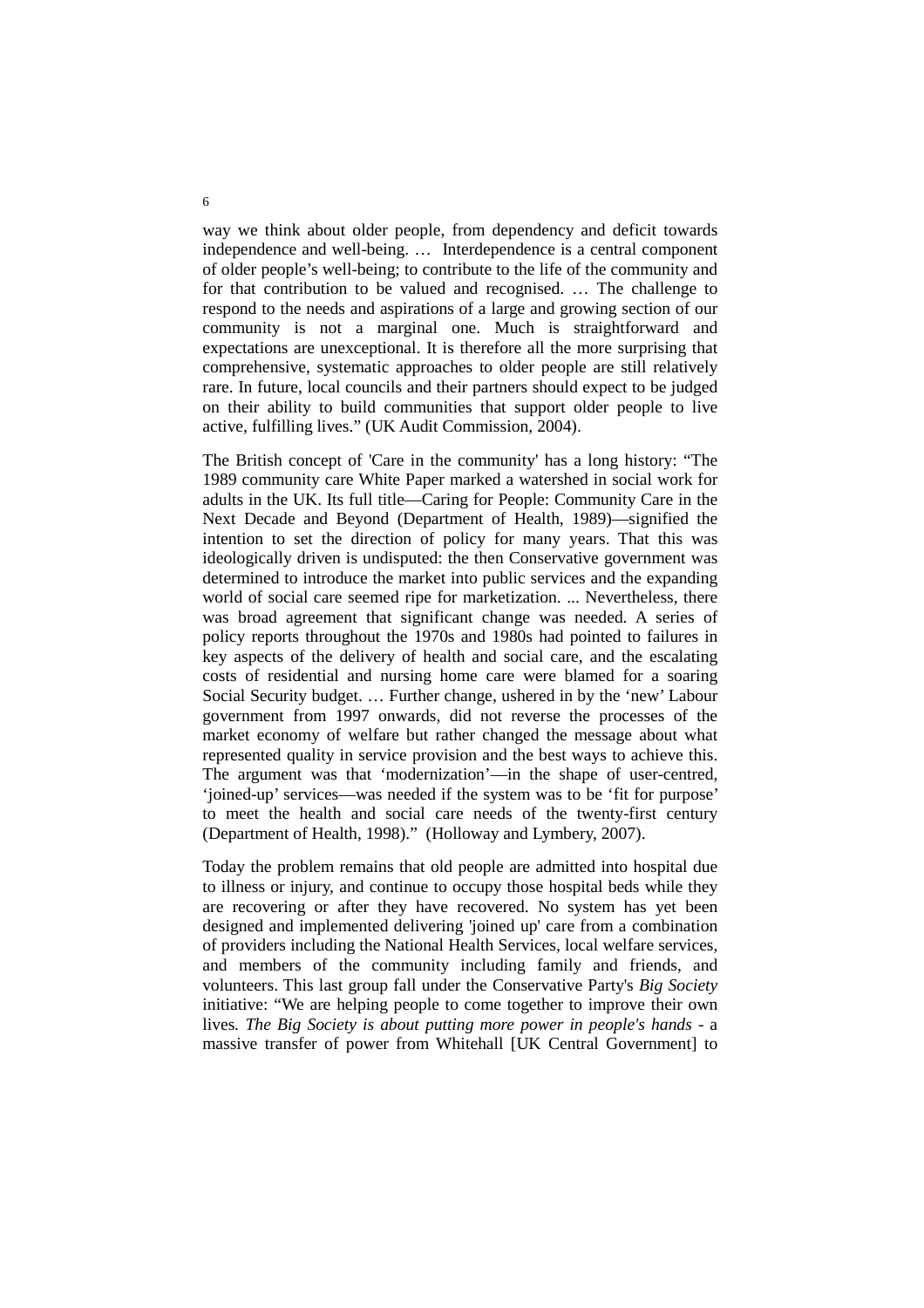local communities. We want to see people encouraged and enabled to play a more active role in society.'' (Conservative Party, 2013).

How might a design perspective deliver an affordable and effective system of care for elderly people? First we note the conflicting requirements of providing high quality personalised care at a bearable cost. In this paper the focus will be on the design of new systems. In this a designer would take a *user-centred* approach in which there are no 'average' users, and the users of the system include all those involved including professional staff and unpaid carers and helpers. The term *client* will be used to distinguish those who receive the care from those who provide it. A major classification can be made between those clients who are mobile and those who are not, and clients who have clinical health issues that require medical treatment. The unpaid carers and helpers can also be classified as, for example, spouses and partners, adult children, relations, healthy or unhealthy, own transportation, and so on.

The professionals in the system being designed will have their own chains of command, with some reporting to clinical departments, some reporting to welfare departments, and some reporting to other departments or agencies. These professionals will work together in formal and informal teams and the designer must think through their dynamics. Formal teams may be easier to define but the dynamics of emergent self-organising structures can be very important in systems with unpredictable behaviours. These team structures need to be designed in ways that do not disrupt the *a priori* internal structure of departments and agencies. E.g. ratification of a decision made by a three-person multi-agency team may require three phone calls to the respective superiors, with a high probability of delay due to one or more superiors not being immediately available.

Apart from people, the system being designed will involve locations and equipment. Locations typically include hospitals, nursing homes, and the client's own home, and equipment can range from something simple such as a handrail to complicated things such as a stair lift or a device for getting a person out of bed.

Even for the individual there are many parts to a support system to keep a client at home. Let the collection of relevant parts be written as lists enclosed by angular brackets, for example, <br/>bedroom, bathroom, kitchen>. The system is multilevel, *e.g.* with the bathroom designed as a configuration of <br/> <br/> <br/> <br/> <br/> <br/> <br/> About, chair, WC, sink, etc.>. Clearly it is important that the bathroom is well designed for the individual client from an architectural perspective, and it is important that the rooms form a well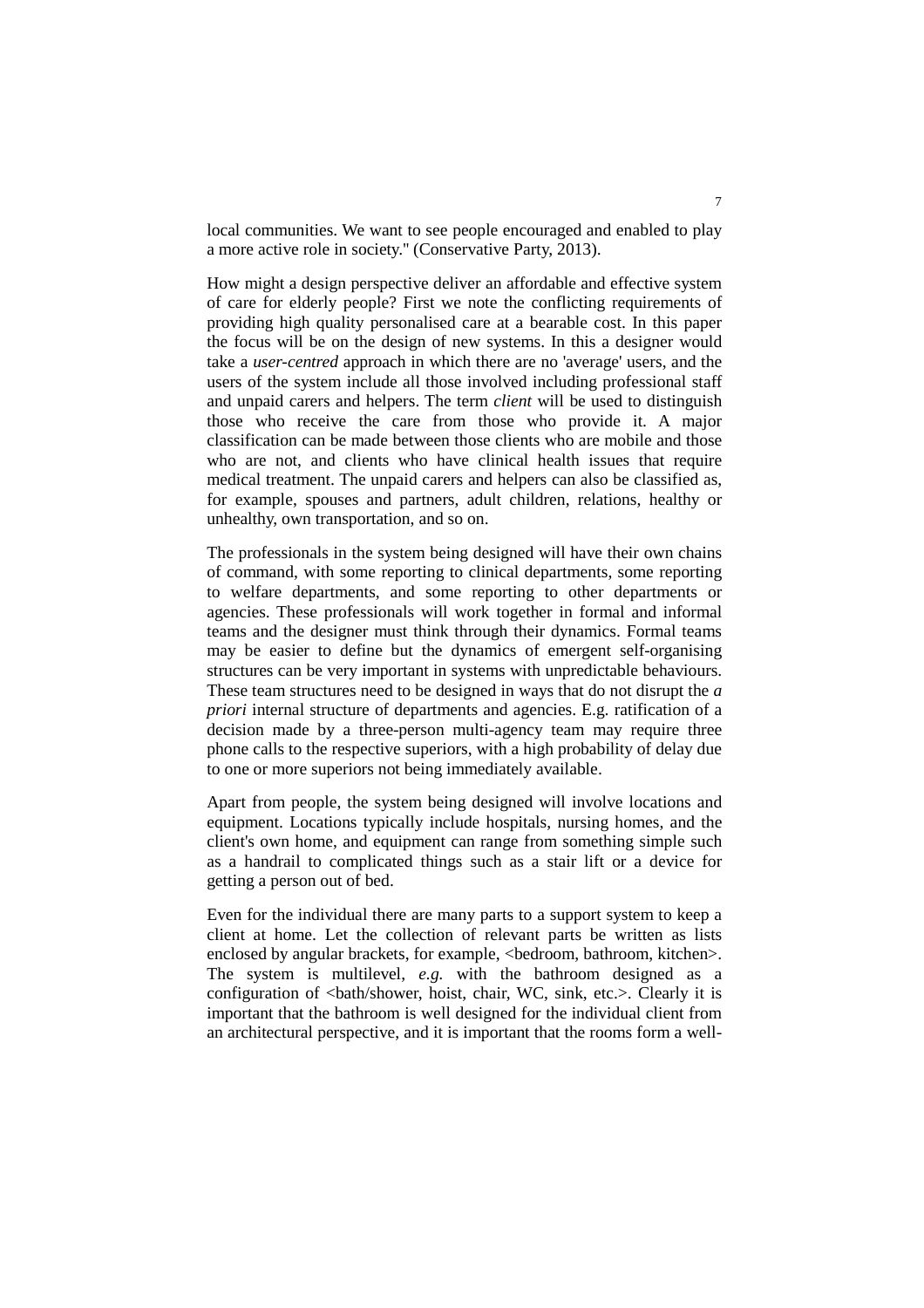designed unit to facilitate safe and comfortable movement. However, robust social structures also have to be designed.

Generally social structures are combinations of people, spaces and equipment, *e.g.* <bed, client, nurse, water, towels, etc.> for a 'blanket bath' in bed. Importantly, if any part of the structure is missing the system breaks down. In social systems the most crucial parts of the structure involve people. For example, if the nurse does not arrive at the house and the helpers present do not have the necessary nursing skills, the client cannot have the blanket bath. System breakdown can be more severe when more people are involved. For example, consider a case review involving the structure <client, spouse, nurse, doctor, equipment specialist> where the equipment specialist fails to arrive. Then valuable resource is lost in the time of the nurse and doctor, possibly causing knock-on failures for other clients. Even though this appears relatively simple at the level of one client, there is the possibility of cascades of failure causing stress and frustration for the professionals, the clients, and their carers.

Good design involves recognising constraints and producing solutions that are robust to component failure. As just discussed, the care system is dynamic involving many combinations of people and things through time. Inevitably parts of the system will fail, for example the nurse may get stuck in a traffic jam, a carer may be taken ill, or a piece of equipment may be faulty. A well designed system will anticipate these failures and have remedial actions to minimise the overall system disruption and maintain delivery of services.

For example suppose the programme of care for an individual involves the combination <client, nurse, physiotherapist, carer>, where this is planned to be instantiated as <Ann, Tom, Gill, Bill; team> but Tom is detained at an emergency with his previous client. Then if information is communicated efficiently and another nurse, Maria, is available, the team can be reconfigured as <Ann, Maria, Gill, Bill; team>. Scheduling the allocation of resources is a well known problem in the design of complex systems, and is increasingly approached through agent-based modelling when the resources are heterogeneous and numerous. This is discussed further in Section 6.

A common problem in social systems is that they are not 'joined up' so that responsibility and authority can be ambiguous and the necessary combinations are not formed. At a higher level of aggregation care at home has to fit into a well-designed administrative structure that makes the connections at all levels. In particular the system has to have sensors to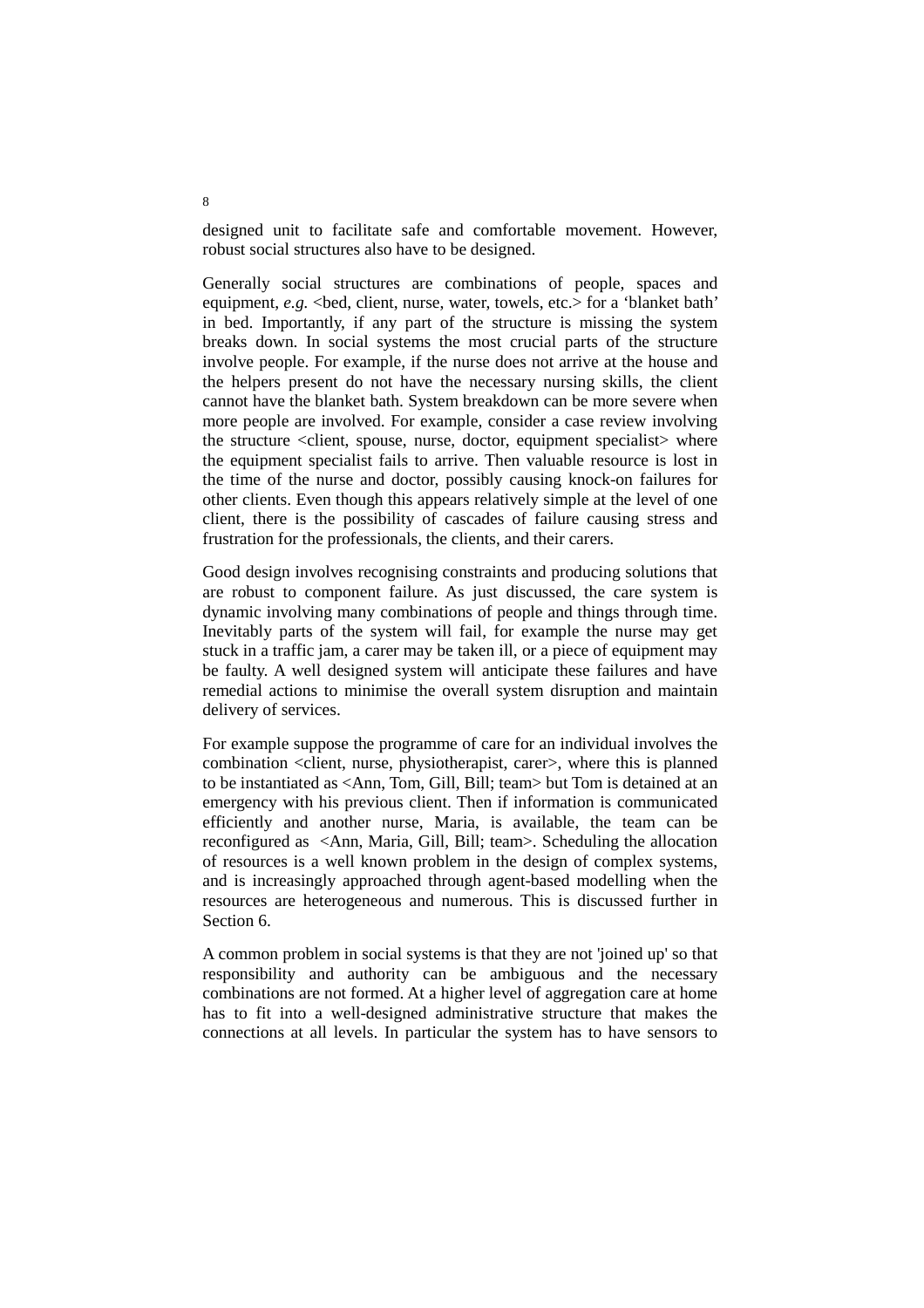detect component failure, and it has to be designed to respond to component failure. Where responsibilities are combined between units, the way the system functions and copes with failure has to be codesigned between those units.

#### **5. Design, Policy and Politics**

This paper argues that policy design is a new domain of application for design. In a sense this is obvious. Policy involves the creation of *artificial systems* in the sense of Herbert Simon (1969). By definition, artificial systems are designed. The problem with policy as formulated and implemented today is that its practitioners mostly have no education in the theory and practice of design and do not reflect on the systems they create from a design perspective (Schön, 1983).

Of course some policy makers understand very well the part that design can play in policy. For example, the British Member of Parliament, Barry Sheerman, co-chair of the Associate Parliamentary Design & Innovation Group (APDIG) and a member of the Design Council, writes that "Too many people still think that good design means a beautiful table or chair or a new piece of architecture, such as the Shard. There is a whole body of expert design capacity in this country that could help design services, particularly public services... good design, as shown in a new publication from the Design Commission, could help recovery in this country" (Sheerman, 2013). Sheerman is talking about design for policy, which is different to policy for design as illustrated by the European Commission's report on *Design for Growth & Prosperity* (EC, 2012).

Policy design goes beyond policy for design. Policy can be about *anything* and policy design can be about the design of any system. A more subtle distinction can be made about the design of the policy, as opposed to the design of the system which is the subject of the policy.

For politicians ideology and policy may be the same thing, for example "the rich ought to be taxed higher/lower, and this is the policy". Such an approach is not holistic and may overlook the way different policies interact to give the emergent behaviour of the whole, and miss creative design solutions that benefit all stakeholder users. In contrast designers know that requirements may change. Furthermore they know that the process of creating new systems to fulfil evolving needs takes time.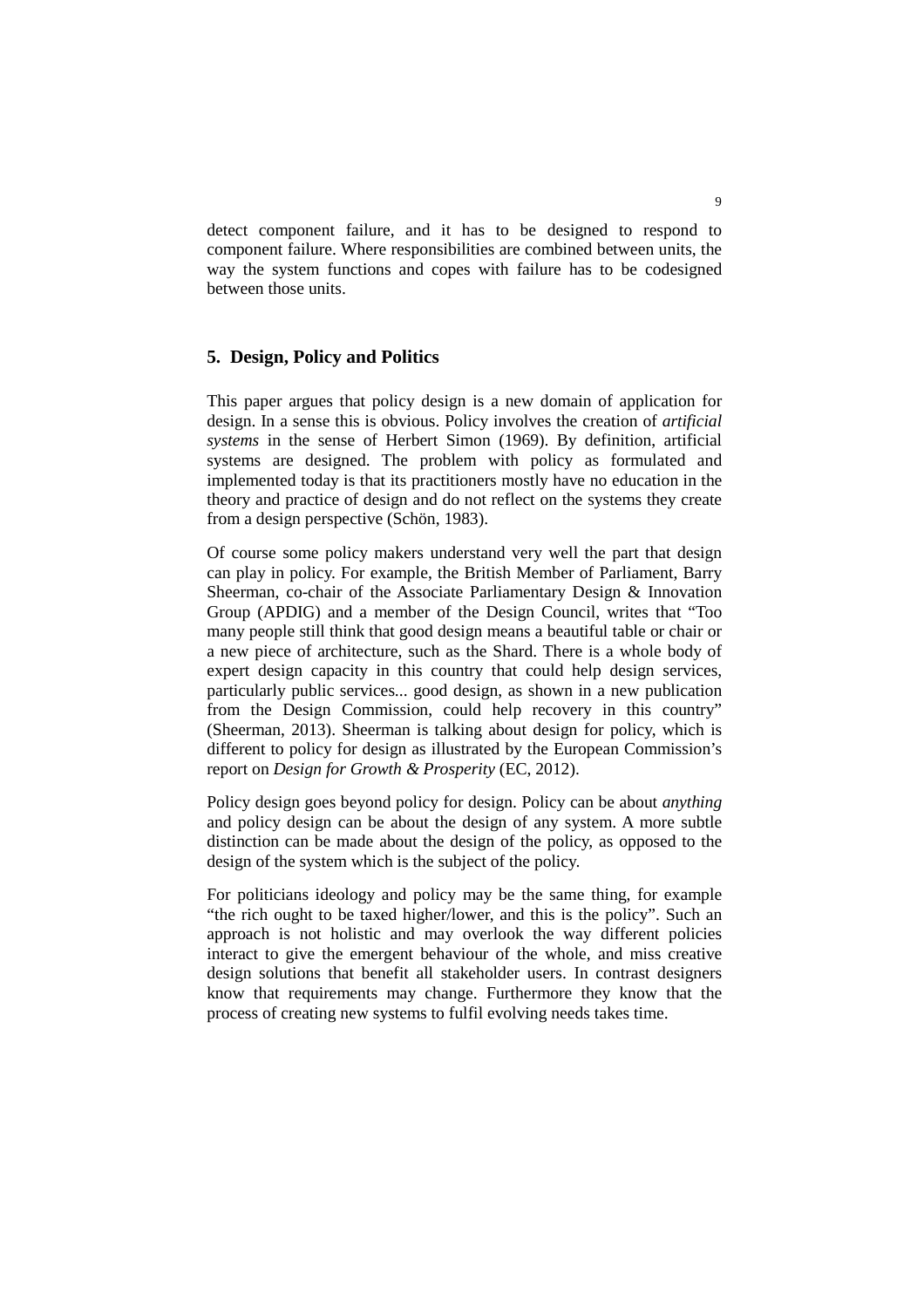Not all policy is ideological, and often policy makers are looking for the best way to design systems to give the outcomes they and their electorate want. Then policy is usually conducted as *narrative*, or stories about the way individuals and societies work. These narratives form the theoretical basis on which to design social systems and to *predict*, *forecast*, or *anticipate t*he outcome of policy interventions.

A practical understanding that policy makers can take from design is that, when faced with a design problem, it is very rare that the eventual design solution is found early in the process. Designers expect to generate many possible solutions and to evaluate those solutions critically, rejecting many or most of them. Furthermore when designs are implemented it may be discovered that some of the underlying assumptions were incorrect. In this case the design may be modified to accommodate the new knowledge. When policy is seen as design, it is more natural to change the underlying assumptions, even when this goes against ideology.

Experience shows that during implementation some of the assumptions underlying a design were incorrect. Macho politics may inhibit policy makers from admitting such errors, and thereby deny them the possibility of correcting them and designing better policies.

#### **6. Computer Aided Policy Design and Policy Informatics**

Computer Aided Design (CAD) has had a major impact across the design domains over the last four decades. In particular CAD allows the dynamics of new systems to be analysed in detail before they are fabricated, supports costs analyses, and facilitates communication by allowing specialists and non-specialists to view graphical representations of systems.

CAD is today essential in the design of mechanical and electronic systems, in architecture and the design of environmental systems, in textile design and manufacture, and many other areas. As Policy Design becomes better understood it too will benefit from the creation of bespoke CAD support. This already happens on a day to day basis in land use and transportation planning through the use of Geographic Information Systems (GIS) and computer simulation. It is certain that new computer-based support, or *policy informatics*, will emerge for policy design.

To illustrate this consider again support for the elderly. It was required to be robust in the face of disruption through the failure of components and subsystems at various levels. Modern telephony makes detecting such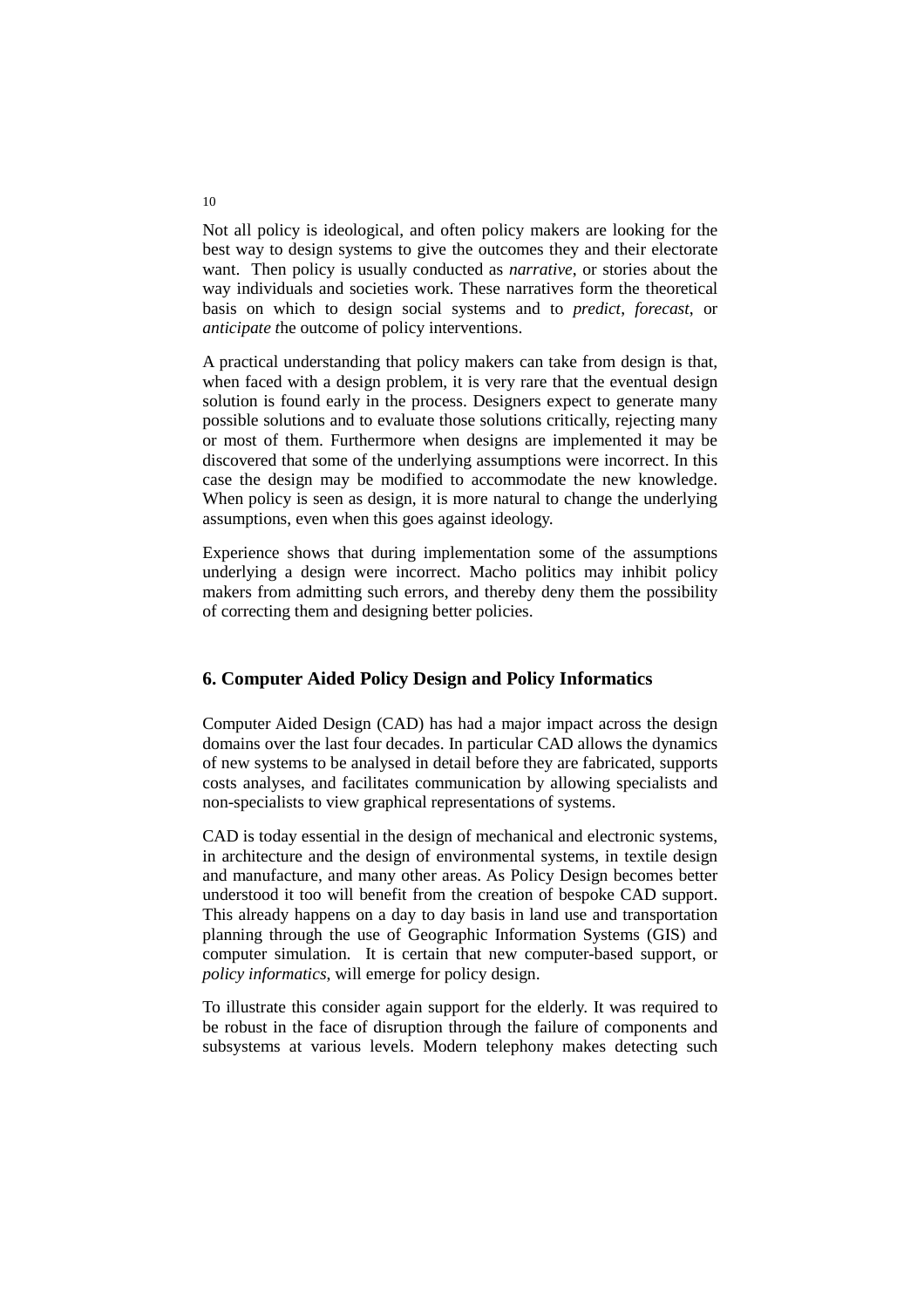failures much easier. For example, mobile phones can act as sensors with apps that report their location automatically. An information system can know that Tom is not where he needs to be in order to join the team <Ann, Tom, Gill, Bill; team> planned to provide a service at a given time, even if Tom is too busy coping with an emergency to phone in and report it. With this information a system could be designed to locate another nurse, Maria, and reconfigure an alternative structure <Ann, Maria, Gill, Bill; team>. This is just one aspect of the Big Data revolution that will enable the design of new kinds of organisation of socio-technical systems.

The design of many systems involves predictions of their behaviour. Prediction in social systems is different to prediction of physical systems. For example, Finite Element Analysis allows precise predictions of the dynamical behaviour of physical systems. Point predictions are usually not possible in social systems, *i.e.* it is rarely possible to say with certainty that a social system will be in a particular state at a particular time.

The models that underlie prediction or forecasting in social systems are often expressed as narratives rather than mathematical formulae. This is analogous to areas of design such as fashion, interior design, graphic design and even golf course design, where there are rigorous principles underlying the narrative. An outstanding challenge in the science of social systems is the formulation of narrative models that can be implemented within computers, and this is an important area of research for computer aided policy design.

To some extent agent based modelling and computer simulation implement narratives of social interaction and investigate the emergent behaviour of many heterogeneous interacting agents. Such simulations often give unexpected outcomes for given inputs, and in this respect computer simulation is one of the only ways that may be able to forecast the unknown unknowns. In this respect agent based simulation can be seen as a policy analogue to finite element modelling of physical systems.

#### **7. Proposition: Policy is design, and policy is a new area of design research and practice**

This paper asserts that policy design is a new area of design. To make this argument explicit we reason as follows: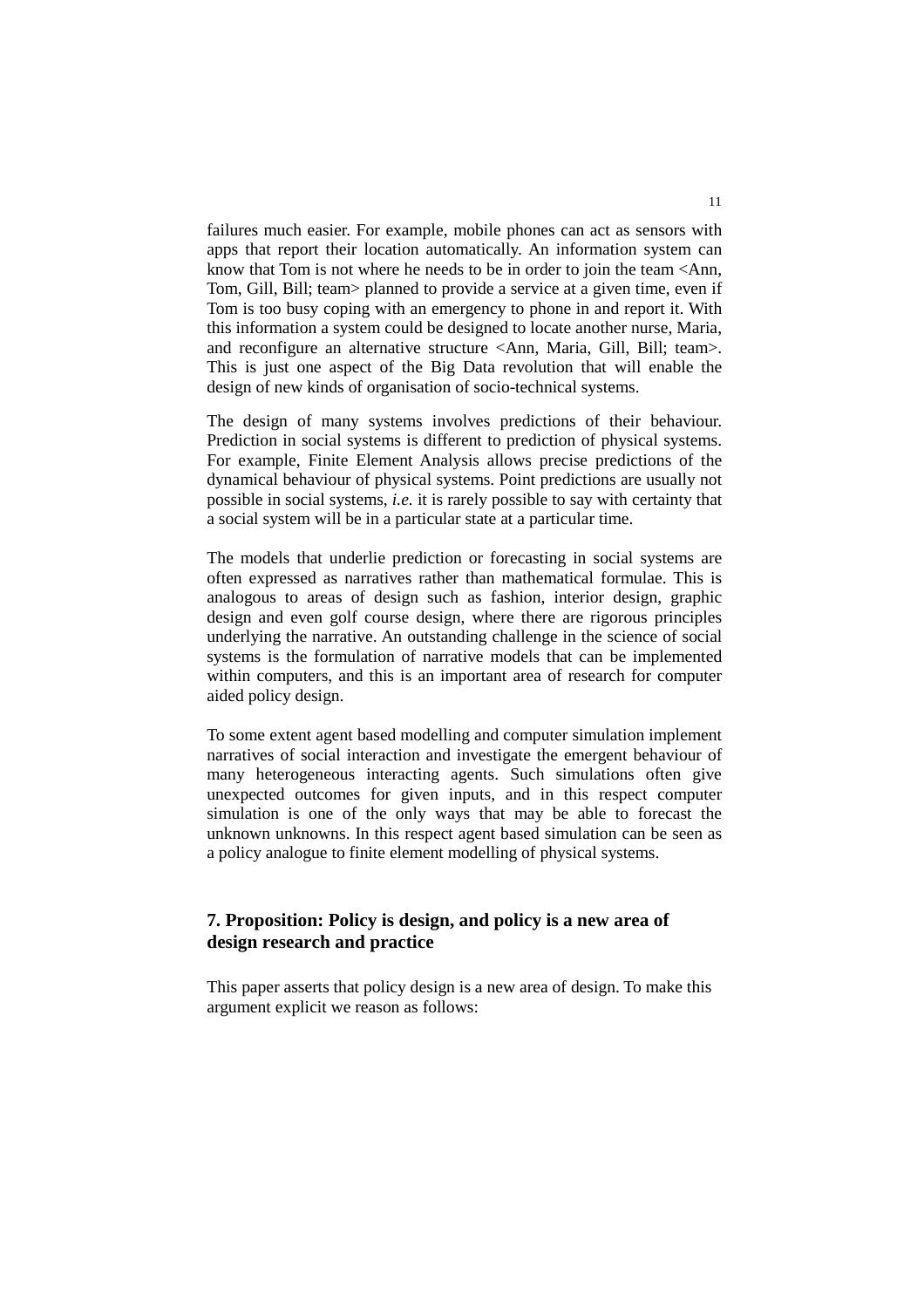Thesis: it is true that policy involves design Anti-thesis: it is false that policy involves design Synthesis: reject anti-thesis: is it is true that policy involves design Corollary: policy design is a (new) area of design research and practice

For the thesis we argue that policy involves (i) the identification of requirements, (ii) the generation of new systems to satisfice those requirements, (iii) the evaluation of the new systems, (iv) when designs are rejected cycling back to generate new systems, and (v) compromise between interest groups and stakeholders that involves changing the requirements when acceptable satisficing solutions cannot be found. These are all the characteristics of design.

Against the thesis it can be argued that policy (i) does not involve identifying requirements, which is clearly false – there is no need for policy if there are no unsatisficed requirements; (ii) does not involve the generation and (iii) evaluation of alternative systems, which is again clearly false; (iv) does not involve the generating new policies when others are rejected, which again is clearly false , and (v) does not involve compromise and changing the requirements, but this is central to the art of politics.

The synthesis rejects the anti-thesis leading to an emphatic conclusion that policy has all the elements of design, and is an area that involves design. Whether or not this conclusion is new is a matter of opinion. For more than four decades the journal *Planning and Design* has shown the natural relationship between architecture – an undisputed design discipline – and urban and regional planning where the physical environment is designed in the context of policy. Here at least, *policy design is an area of design research and practice*.

In contrast to saying that policy is the context of design, we say that *policy itself is the outcome of a design process*, and this is true for areas of policy not conventionally considered to be design. For example, financial instruments are designed, medical treatments are designed, housing allocation systems are designed, care in the community involves design, and so on. The design of these systems is currently not informed by design theory and practice, and we believe that the outcomes would be much better if they were. For example, in retrospect it can be seen the design of financial instruments was intended to benefit the banking system designers rather than the public who would normally be considered to be the users of these systems. As another example, in this paper we have sketched the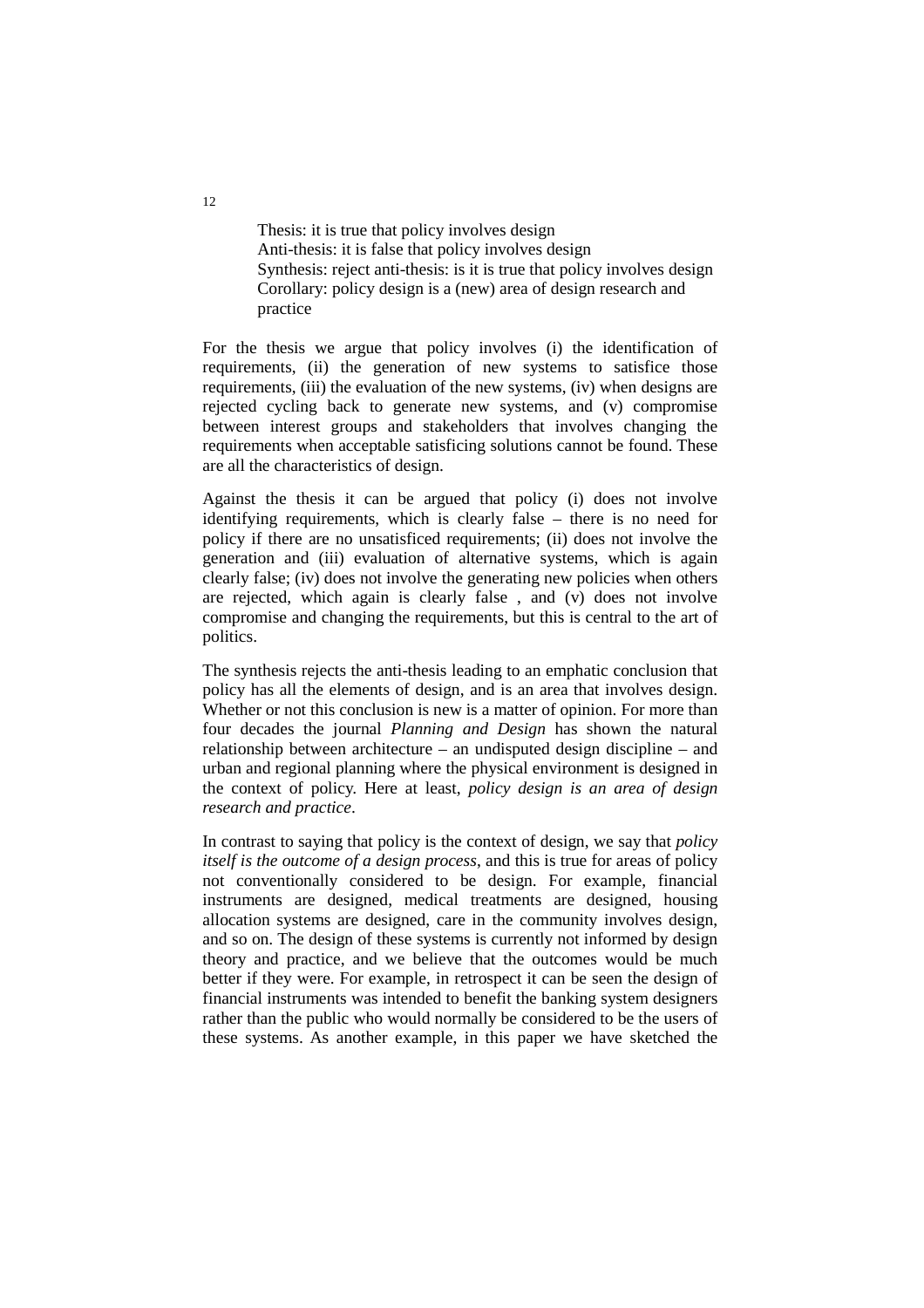possibility of care for old people being treated as a design problem.

That it can be contentious to suggest that policy at large is design suggests that this is a new direction for design research and the application of design thinking. This supports our corollary that policy design is indeed a new area of design research and practice.

This conclusion presents an exciting challenge to the design community. Policy design is a new area that currently engages few design theorists or practitioners outside the area of environmental planning. Most policy makers come from intellectual traditions that do not embrace design and do not make policy using the methods of design. This suggests the possibility of a proactive programme to take the theory and knowledge of design into the policy making realm. In one or two decades it may be common to hear policy makers in town halls and ministries discussing the formation of policy in design terms. We believe that this will result in policies that are better designed and more fit for purpose than the failed policies we see in many areas of social, economic and environmental policy today. This is an important opportunity for the discipline of design play a leading role in the design of the future.

#### **8. Conclusions**

In this paper we have argued that policy design is a new area of inquiry that takes the methods and traditions of design into the world of social, economic and environmental policy.

Although there are many variants we have given a characterisation of design that always involves the identification of requirements and cycles of generation and evaluation of ways of satisficing those requirements. Furthermore it is common to revisit and change the requirements during the design process. This means that design is a coevolutionary process between what the designer thinks is wanted and what the designer thinks is possible.

Even though most of those involved do not know it, policy makers are designing future worlds and implementing their policies in the hope of realising their visions of the future. The methods of design are different to the methods generally used in the formation and execution of policy. In design requirements coevolve with the generation and evaluation of new systems to satisfy the requirements. In policy some requirements may be